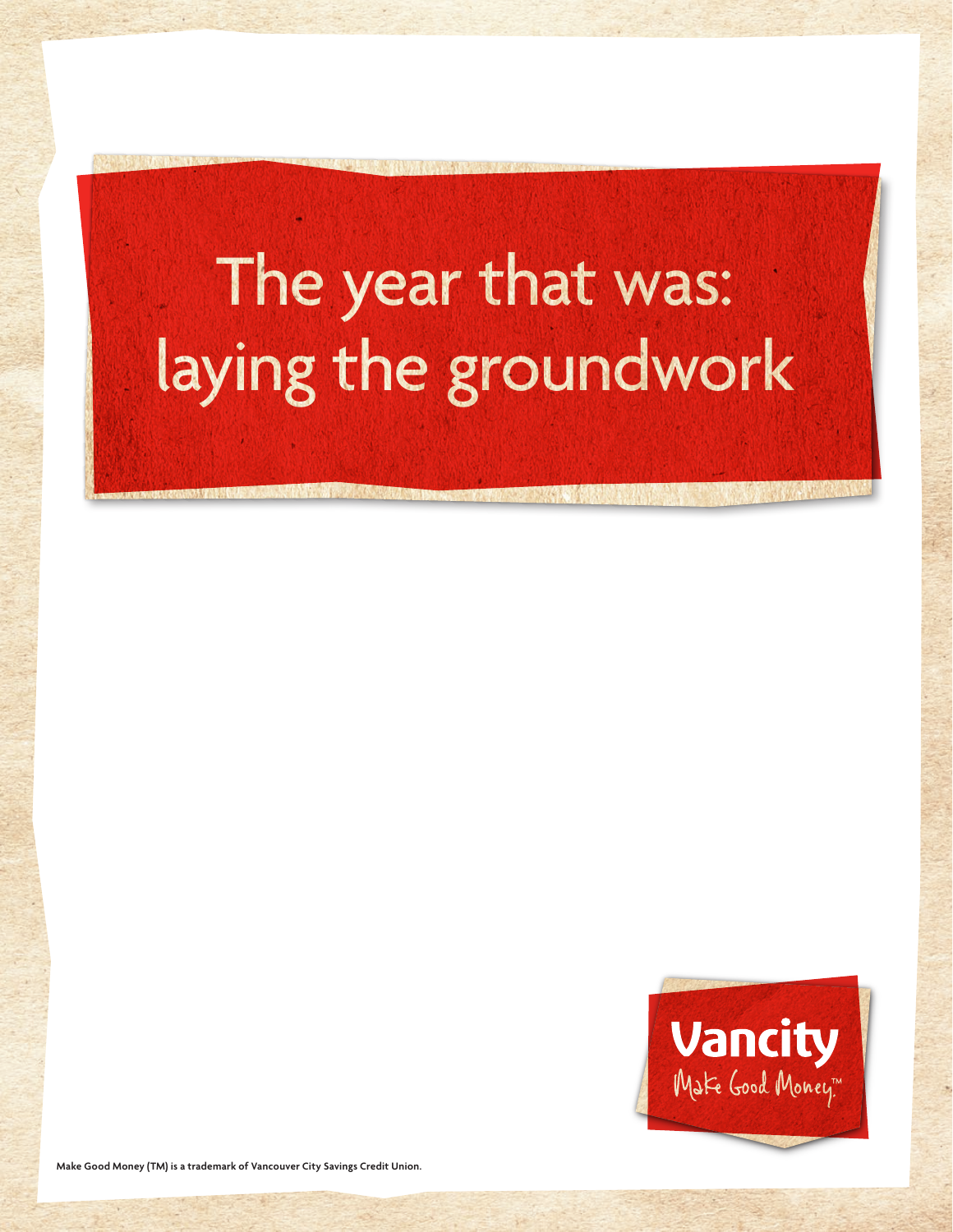

In 2016, we shared *Accelerating Impact*, our plan for achieving transformational growth with impact by 2020. The plan is built on two simple questions: What is the size of the member and community need in our region, and what role can Vancity play in supporting members to build healthy communities?

Rather than focusing on existing markets, we answered this question by looking to the future and to the emerging needs of our members and communities. The result is our boldest plan yet – one that speaks to the needs of the real economy.

Looking to 2020, we see Vancity's total assets growing to \$40 billion from \$25.6 billion with 50% of total assets allocated to impact. We also see Vancity's membership growing in the same period to 600,000 members from 523,000 members.

While market conditions have changed, our goals have not. If anything, the uncertainty created by the shifting geo-political and economic environments reinforces the relevance of the issues Vancity is striving to address: creating and sustaining communities built on financial inclusion, social equity, and environmental sustainability.

In June we will deliver a refreshed 2020-2017 Business Plan to our Board, one that reflects our learnings in 2016, builds on our innovation and most importantly, meets the needs of our members and the communities in which they live and work.

In the meantime, the following document sets out the progress we have made towards the goals we set, and the lessons that will inform our work as we develop a refreshed plan.

# Our banking system replacement: lessons learned

To set the stage for the future, we spent much of 2016 implementing a new banking system to give us greater capacity to meet members' needs now and well into the future. We took some initial steps to redesign the way we work, bringing employees from around the organization together to delve deeper into the issues facing the real economy. We also served our members and communities through unprecedented market conditions.

Through this we learned and developed. While the implementation of our banking system fully met the technical and regulatory objectives, we fell short with many members when it came to their expectations in terms of usability, design and communication. We learned that members' perspectives cannot just drive our innovation and strategic direction, but also need to be at the core of everything we do, including – and perhaps especially – when we roll out new digital and technical services.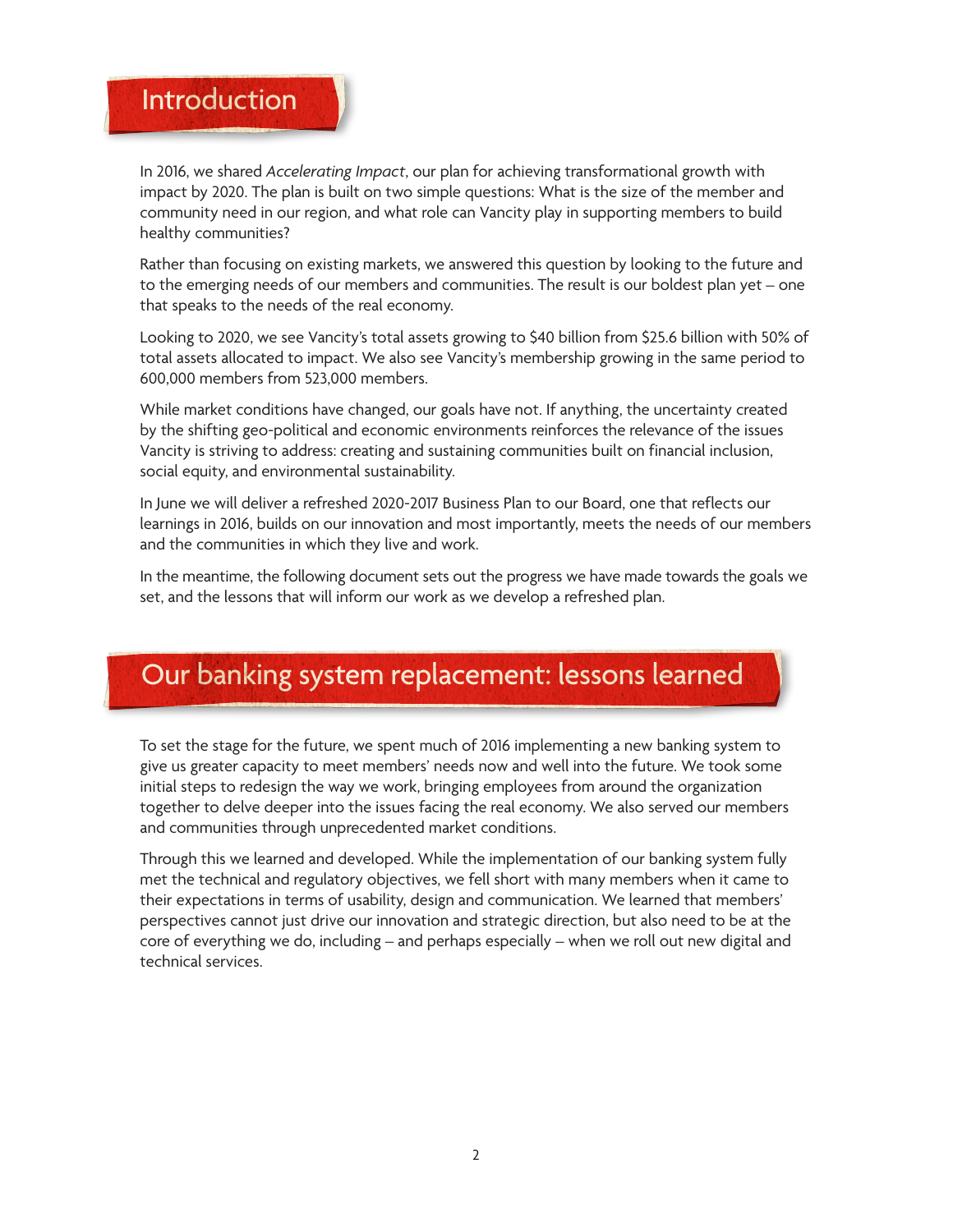# The year ahead: accelerating impact

In addition to meeting our members' daily banking needs, we see opportunity in wealth management and small business and we will continue to build out innovative solutions consistent with our vision and values.

We are actively exploring and designing services and advice related to how Vancity can meet the needs of our members and communities. We don't expect that every exploration will result in a positive outcome; however, the more we understand about the needs of the real economy and the opportunities that exist, the more we will understand where the levers are that will allow us to achieve the scale our vision requires.

### 2017 priorities

These key priorities will allow us to accelerate the pace of our transformation by the end of the year:

#### **Completing the implementation of our banking system**

Part of our focus for 2017 is ensuring that our new banking system (T24) is integrated in the work we do, and that it offers a positive experience for our members as they access our services. Most importantly, we intend to learn from our mistakes and consult more frequently with our members about products, programs and system changes that affect their experience with Vancity.

#### **Bridging the digital divide**

We live in a digital world, and this informs what our members expect and want, and increasingly what the market demands. At the same time, there is a growing digital divide in terms of both access to the digital world – where vital information and opportunities are increasingly migrating – as well as the knowledge and 'digital literacy' to engage in that world in ways that are productive and secure. How can we best take advantage of technology to advance member service and stay true to the values that define our credit union? In consultation with members, we're examining many innovative opportunities to pursue the evolution to greater digital integration and deliver solutions that offer greater impact and benefit for our members and communities.

#### **Explorer network**

Last year we brought together employees from across the organization, to delve into issues facing the real economy and identify opportunities where we can best accelerate impact. Consistent with our business model – member-led innovation – explorer teams focused on what is happening in the lives of our members and their communities. In 2017, we're building on this work, with new opportunities for employees to convene and identify opportunities that will accelerate impact and support members and communities.